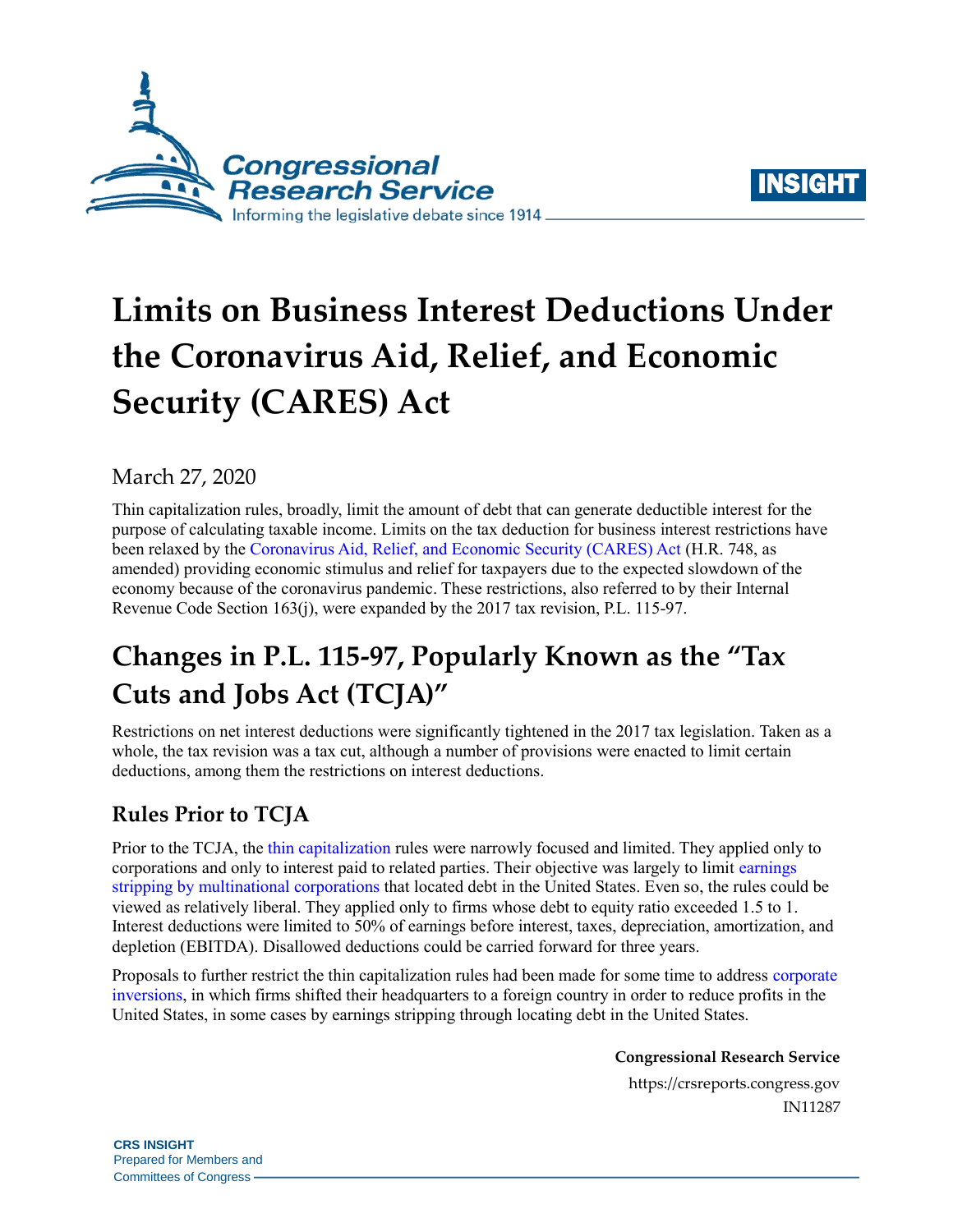#### **Changes in TCJA**

The TCJA tightened the limit on net interest deductions by eliminating a safe harbor for debt-to-equity ratios at 1.5 to 1 and below and by reducing the interest deduction cap to 30%. The TCJA also changed the income measure to income before interest and taxes (EBIT), which defined a narrower measure of income and thus imposed a further limit on interest deductions, although this change was not scheduled to take place until 2022. These changes became part of a host [of changes that affected the international tax](https://crsreports.congress.gov/product/pdf/R/R45186)  [regime.](https://crsreports.congress.gov/product/pdf/R/R45186)

The restrictions were also broadened to shift the focus toward borrowing in general by applying the rules to all interest, not just related party interest, and by increasing the coverage to all businesses, not just corporations.

Certain businesses were exempt from the changes. Smaller businesses with less than an average of \$25 million in gross receipts in the past three years were excluded. (This exclusion aggregated businesses under common control.) Certain regulated utilities are exempt. Real estate businesses can elect out of the interest restriction by adopting longer depreciation periods: 30 years rather than 27.5 years for residential structures and 40 years rather than 39 years for nonresidential structures. Farm businesses can also elect out by using longer depreciation periods (generally 15 years or 20 years rather than 10 years) and slower methods for certain assets (structures, land improvements, and certain trees and vines). Interest used to finance inventory for motor vehicles is exempt, although the exemption does not apply to vehicles that are not self-propelled, an exclusion that has raised some concerns about [non-self-propelled trailers and](https://crsreports.congress.gov/product/pdf/IN/IN11175)  [campers.](https://crsreports.congress.gov/product/pdf/IN/IN11175)

Any unused interest deductions can be carried forward indefinitely.

The change made by the TCJA was estimated [to raise \\$18 billion in its first full fiscal year \(FY2019\), and](https://www.jct.gov/publications.html?func=startdown&id=5053)  [\\$20 billion in FY2020.](https://www.jct.gov/publications.html?func=startdown&id=5053) The revenue gain was projected to increase to \$30 billion after the change from EBITDA to EBIT was fully reflected, in FY2023.

#### **Reasons for Change**

In the [House Report](https://www.congress.gov/congressional-report/115th-congress/house-report/409/1?overview=closed) on the legislation, the reason given for the expanded restrictions was to reduce the differentials between debt and equity finance (debt-financed investments are more favorably treated). The extension to all forms of business organizations was made to reduce differentials arising from choice of entity form. The exclusion for smaller businesses was provided because these businesses, even if heavily leveraged, are not as likely to have as big an effect on the economy in times of financial distress and because they have less access to public equity markets. This rationale suggests a concern about excessive leveraging making firms more prone to failure. The exclusions for certain industries were in recognition that these industries have special characteristics.

### **Temporarily Relaxing the Interest Restrictions in the CARES Act**

The CARES Act increases the limit on interest deductions from 30% to 50% for 2019 and 2020. It also allows firms to use 2019 incomes for the 2020 limitation. The expected downturn in the economy would make the effect of the interest restriction more widely felt, as firms' profits fell, leading to a smaller base to calculate the interest cap in 2020. The increased deduction will increase liquidity for firms that have or take on more debt and firms subject to the interest cap would find borrowing, which might be needed to meet basic business needs as revenues fell, less costly.